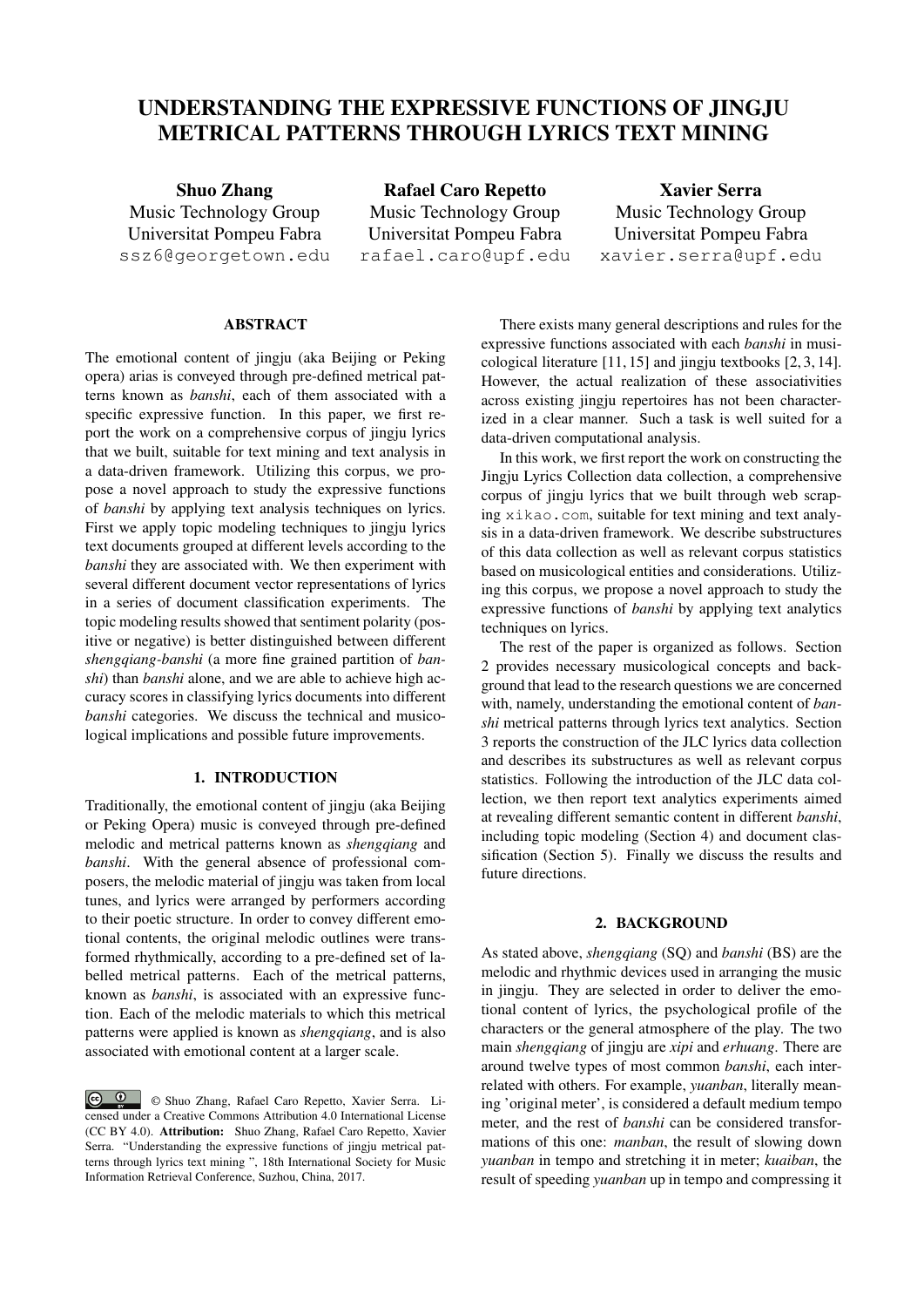| <b>Banshi</b> | Code      | <b>Postulated expressive</b>                                           | <b>Musical</b>      |
|---------------|-----------|------------------------------------------------------------------------|---------------------|
|               |           | function                                                               | feature             |
| yuanban       | YB        | straightforward,<br>unemotional, narration,<br>facts and explanation   | medium              |
| manban        | MB        | peaceful, introspective                                                | slow                |
| kuaiban       | КB        | animated, excitement,<br>anticipation                                  | fast                |
| yaoban        | YAB       | exterior calm and<br>interior tension                                  | free meter          |
| <b>Sheng</b>  | Code      | <b>Postulated expressive</b>                                           | <b>Musical</b>      |
| -qiang        |           | function                                                               | feature             |
| xipi          | <b>XP</b> | sprightly, bright and<br>clear, energetic, forceful,<br>and purposeful | melodic<br>skeleton |
| erhuang       | EН        | dark, deep and profound,<br>heavy and meticulous                       | melodic<br>skeleton |

Table 1. List of common *banshi* (rhythmic) and *shengqiang* (melodic) types and their acronyms (Code) in this paper. The entity column contains 4 *banshi* types in the first 4 rows, and 2 *shengqiang* types in the last 2 rows.

in meter, etc. The combination of a *shengqiang* with a particular *banshi* results in a unique musical form (henthforce referred to as SQBS), which is referred to by combining both elements, such as *erhuang yuanban*, *xipi manban*, etc. In general, *shengqiang* are associated with general emotional frameworks, and *banshi* with specific expressive functions [11]. Table 1 lists the most common types of *banshi* and *shengqiang*, their musical and postulated expressive functions.

The goal of this paper is twofold: first, to introduce a jingju lyrics corpus that we constructed especially for computational text analysis in this domain; second, to understand the expressive functions associated with each *banshi* through large-scale text analytics. In the current context, we take the implicit assumption that the emotional content (i.e., the target of the expressive functions for a *banshi*) of the jingju can be represented by inspecting the semantic content expressed in lyrics. We define the following research questions: (1) What are the document-topic-word distributions that characterize the lyrics texts found in each type of *banshi*? (2) How distinct are these distributions among different *banshi*? (3) Are we able to distinguish between one *banshi* and another from lyrics? (classification) (4) How does the interplay between *shengqiang* and *banshi* affect this characterization?

In recent years, there has been a number of studies employing data-driven and computational approaches to various facets of jingju music [6–8,12,13]. However, all of the previous works rely on audio recording or score as their primary data source. To the best of our knowledge, the current work is novel in its use of large-scale lyrics text corpus for jingju and the application of state-of-the-art NLP and text mining algorithms to uncover the associations between jingju music and expressive functions.

# 3. BUILDING THE JINGJU LYRICS **COLLECTION**

### 3.1 Web Scraping Xikao Database

There are a limited number of traditional style plays in the jingju repertoire (as they are not being expanded much in modern times). In order to build a comprehensive corpus of collection of jingju lyrics, we have chosen to extract data from the well-maintained open source jingju libretto database website xikao.com. As this website provides jingju librettos in HTML and PDF formats not ready for corpus analysis purposes, we have crawled the website to extract all lyrics in plain text format through web scraping. All texts from this website is of Creative Commons License and is free to use for non-commercial purposes. We denote our overall collection of the lyrics data (including subsequence creation of substructures within the collection) as JLC (Jingju Lyrics Collection). We use this generic name to accommodate future possibilities of expanding the collection from other sources.

xikao.com is a community collaboration platform aimed at building the most comprehensive collection of jingju plays for jingju professionals and aficionados by collaboratively digitizing published jingju librettos available in prints. It is being actively maintained since its inception in 2000, and there has been a steady growth in the number of digitized librettos. At the time of writing, there are a total of 2163 published librettos in print being considered for digitization, whereas there are 850 works already digitized and proof-read/edited, and there are currently 360 plays at the various stages of being digitized by dozens of anonymous users/editors/annotators. Due to the dynamic growth of its content, we can also periodically re-apply our web scraping pipeline in order to expand our data collection to reflect the most comprehensive coverage to date.

Librettos in Xikao is organized by play as a basic unit. Metadata, *banshi* (metrical pattern), *shengqiang* (melodic skeleton), role type, as well as other information such as the instrumental interlude and oral delivery mode (spoken dialogue, singing) are also annotated in the digitized documents. Meanwhile, as noted above, the overall goal of Xikao is not oriented towards computational analysis, therefore we need to apply several transformations in order to create the most useful data sets for our study (detailed in Section 3.2 and 3.3). Several examples of these shortcomings are illustrated here. First, the organization by play may not be the most useful for analysis aimed at understanding *shengqiang* or *banshi* or other musicologically meaningful categories. Second, the meta data information are also spread within the documents, making it hard to retrieve in an straightforward way. Overall, the Xikao website in its original form (before or after we have scraped its contents and stored in plain text files) is considered unstructured data that needs to be re-structured and augmented in order to use for large scale data-drive text analysis.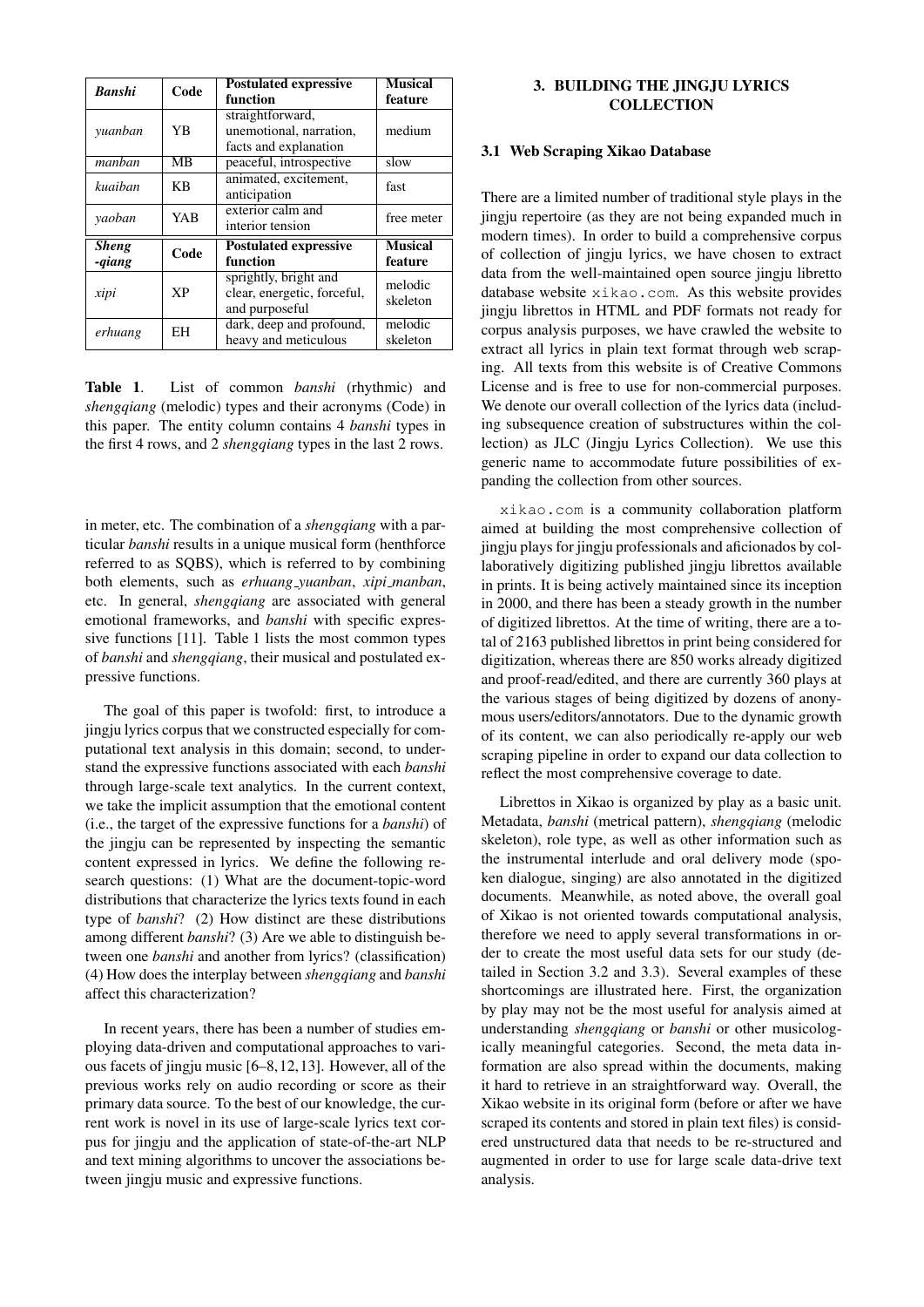#### 3.2 Text Processing

In a post-processing stage to the web scraping, we extract all lyrics that are sung to a particular *banshi* type clearly indicated (there are a good portion of a play that are spoken dialogue). As part of the standard NLP pipeline for Chinese<sup>1</sup>, we perform word segmentation<sup>2</sup> on all text documents using the state-of-the-art, Conditional Random Field-based Stanford Word Segmenter<sup>3</sup> [10]. The result of the segmentation is verified by hand by a native speaker of Chinese and deemed reasonable. <sup>4</sup> After the segmentation is obtained, we use Unicode based tokenization (splitting on whitespaces) in the study, where each token is defined as one or more Unicode character <sup>5</sup>. In all subsequent processing steps we remove 125 frequent single-character words using a standard stop word list of Chinese. All punctuations are removed as a normalization step for NLP pipeline. The resulting corpus contains lyrics text files for 818 plays, a quite large size to study considering the small number of jingju plays that are still being performed today.

#### 3.3 Data Sets Permutation and Creation

Following preprocessing, we extract subsets of the data collection and restructure them in order to create musicologically meaningful datasets for computational text analysis of jingju lyrics. We consider the creation of several data sets within this framework.

SQBS Dataset: This general data set consists of lyrics from all lines in all plays that correspond to a SQBS, in a tabular format, where the first column indicates SQBS category, second contains the lyrics line. Here, it's worth pointing out a 'lyrics line' is referring to the longest unit an actor is singing continuously in the same SQBS without switching to or interrupted by any other SQBS. The total number of SQBS categories in this data set is 151. In this case, it is possible to observe the distribution of the frequencies of each SQBS category. In Figure 1 and Figure 2, we show the top 10 SQBS categories in the SQBS dataset by number of lines and by number of words/characters (where a 'line' is defined as above). With few exceptions, we can see that the top 10 most frequent categories are mostly consistent when considered by number of lines vs. by number of words/characters. Meanwhile, we note that *xipi yaoban* (XPYAB) is the most frequent musical form in jingju by all measures, which is often used in singing in the middle of spoken dialogues.



Figure 1. Distribution of top 10 SQBS categories by number of lines



Figure 2. Distribution of SQBS top 10 categories by number of words/characters

SQBS7 Dataset: Among the 151 SQBS categories, we have selected a core set of 3 *banshi* types coupled with the two *shengqiang*, based on their musicological importance and the frequency of their occurrence in our corpus. Concretely, we consider the most basic *banshi* types for the two main *shengqiang*, that is *yuanban*, *manban*, and *kuaiban* for *xipi* and *erhuang* <sup>6</sup> . To also include a non metered *banshi*, we have also considered the one with a more frequent occurrence in our corpus, that is, *yaoban*, giving rise to 7 core SQBS categories that are most representative in analysis. We denote this data set as SQBS7, which is a subset of SQBS data set. All following data sets to be used in this study are transformed from the SQBS7 dataset.

PL\* Datasets: The PL\* data sets are grouped by play and one or two other musicological entities (BS or SQBS). First, we create the PLay-ShengQiang-BanShi (PLSQBS) data set, where a document is defined to be all the texts associated with a particular *shengqiang banshi* within the same play. For example, all the *erhuang<sub>-</sub> manban* texts from one play form one PLSQBS document, whereas all the *erhuang<sub>-</sub>* yuanban texts from the same play form another PLSQBS document. This is aimed at looking at a particular combination of *shengqiang banshi* type. Second, we collapse all *shengqiang* categories and create the

<sup>&</sup>lt;sup>1</sup> Here we apply a shallow pipeline of word segmentation, tokenization, and stop-word removal.

<sup>&</sup>lt;sup>2</sup> Since the Chinese language is written without spaces between characters and words, the word segmentation is a necessary and challenging task for any NLP or text mining analysis of Chinese text.

<sup>3</sup> Obtained at http://nlp.stanford.edu/software/segmenter.shtml.

<sup>&</sup>lt;sup>4</sup> The linguistic style of the jingju lyrics is a mixed style that is typically similar to modern Chinese yet with occasional semi-classical style language. Therefore, unless there is a segmenter trained specifically on this language, using any pre-trained segmenter would not have yielded a perfect segmentation. To give an estimate of error, the original Stanford Segmenter paper [10] gives a overall F-score around 0.95, with a recall of known vocabulary greater than 0.95 and a recall of unknown vocabulary (OOV) in the range of 0.7s.

<sup>&</sup>lt;sup>5</sup> In Chinese, a 'word' can be any number of characters, most commonly 1,2,3, or 4.

<sup>6</sup> It has to be noticed that in traditional plays *erhuang* was never set to *kuaiban*.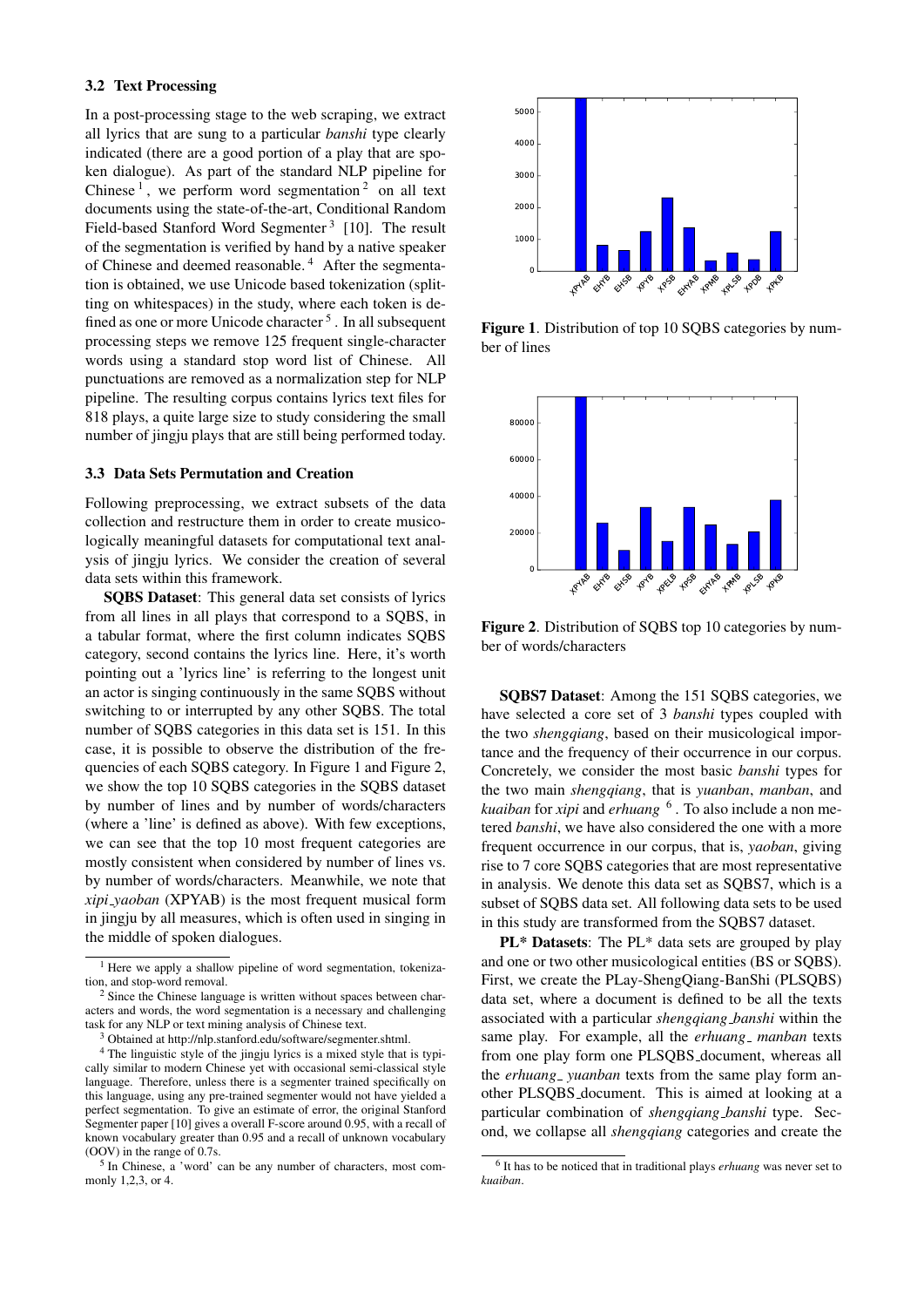PLay-BanShi (PLBS) documents. Each document in this data set is defined to be all the texts associated with a particular *banshi* within the same play. Therefore, regardless of *shengqiang*, all the *manban* texts from one play form one PLBS document.

One potential problem with the PL\* data sets is that the partition of documents may result in very short documents, creating a data sparseness problem in document modeling algorithms. Figure 4 shows the distribution of document length in the PLSQBS data set. We observe that there is a peak at less than 200 words per document, whereas there are also a few documents with more than 2000 or 4000 words. This may be taken into consideration when performing text mining experiments on these data sets.

AG\* Datasets: We aggregate all PLSQBS documents to form 7 AGSQBS ('AG' for aggregate) documents (as there are 7 types of *shengqiang banshi* considered in the current study), in order to study the characteristics in all texts associated with a particular *shengqiangbanshi*. By analogy, we aggregate all PLBS documents to form the 4 AGBS documents (i.e., all texts for a particular *banshi*).

We provide an overview of the relationships between data sets in Figure 3. Table 2 gives a more detailed description of the PL\* and AG\* data sets used in the subsequent experiments. The entire data collection is openly available through Github<sup>7</sup>, and the datasets used in the experiments of this paper are available through CompMusic project website  $8$ .



Figure 3. Block diagram overview of data sets created

| Name          | Description of document                    | #docu- |  |
|---------------|--------------------------------------------|--------|--|
|               |                                            | ments  |  |
|               | all the texts associated with a particular |        |  |
| <b>PLSQBS</b> | shengqiang-banshi within a particular      | 1429   |  |
|               | play                                       |        |  |
| <b>PLBS</b>   | all the texts associated with a particular | 1247   |  |
|               | <i>banshi</i> within the a particular play |        |  |
|               | all the texts associated with a particular |        |  |
| <b>AGSOBS</b> | shenggiang-banshi                          |        |  |
| <b>AGBS</b>   | all the texts associated with a particular |        |  |
|               | banshi                                     |        |  |

Table 2. Overview of data sets used in the experiments of this paper



Figure 4. Distribution of document length in the PLSQBS dataset

## 4. EXPLORING TOPIC STRUCTURES OF SUBSECTIONS OF JLC DATA COLLECTION

In this section, we use probabilistic topic models to explore the topic structures of lyrics in different *banshi* in an unsupervised setting <sup>9</sup>.

## 4.1 Topic Modeling

Topic model is a class of unsupervised statistical models for uncovering the underlying semantic structure of a document collection. The idea is to model each document as arising from multiple background (latent) topics, where a topic is defined to be a distribution over a fixed vocabulary of terms. Specifically, we assume that K topics are associated with a collection, and that each document exhibits these topics with different proportions. In a topic model, we typically obtain a document-topic distribution (the probabilistic distribution of all topics in a particular document), and a topic-word distribution (the distribution of the terms that are associated with one topic). In the current context, we are interested in the topics that characterize each *banshi*(BS) or *shengqiang banshi*(SQBS) in the AGBS and AGSQBS data sets.

Here we consider a state-of-the-art topic modeling techniques known as Latent Dirichlet Allocation(LDA) [1]. In LDA, each topic  $z$  is associated with a multinomial distribution over the vocabulary  $\Phi_z$ , which is drawn from a Dirichlet prior  $Dir(\beta)$ . A given document  $D_i$  is then generated by the following process:(1) Choose  $\Theta_i$ <sup>~</sup> $Dir(\alpha)$ , a topic distribution for  $D_i$ ; (2) For each word  $w_j \in D_i$ : (a) Select a topic  $z_i$  ~ $\Theta_i$  (b) Select the word  $w_i$  ~ $\Phi_{zi}$ . We use collapsed Gibbs sampling implementation in Mallet  $10$  to infer the values of the latent variables  $\Phi$  and  $\Theta$ .

We compute the perplexity measure for a held-out data set defined in the LDA model to determine the optimal number of background latent topics in the current experiments. The perplexity, used by convention in language

<sup>7</sup> https://github.com/MTG/Jingju-Lyrics-Collection

<sup>8</sup> http://compmusic.upf.edu/jingju-lyrics-datasets

<sup>&</sup>lt;sup>9</sup> The code for all experiments in this paper is available at https://github.com/MTG/Jingju-Lyrics-Text-Analysis.

<sup>10</sup> Downloaded from http://mallet.cs.umass.edu/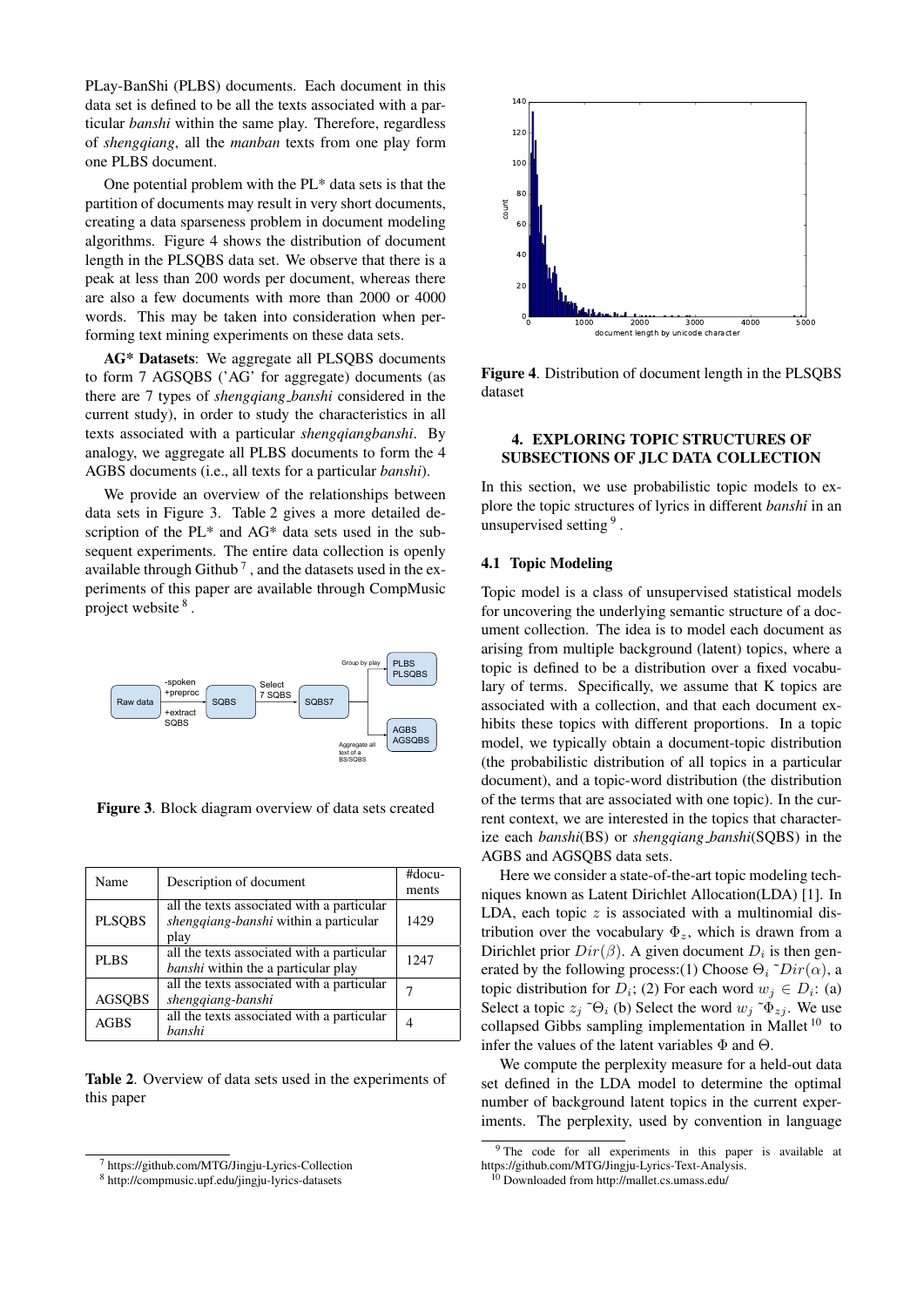| YB         | 0: Hanxin (military General), youth, wealth,<br>ruthless                           |
|------------|------------------------------------------------------------------------------------|
| KB         | 2: family, mother, husband-wife, brother; 16:<br>war, military, mails, destruction |
| <b>MB</b>  | 4: princess, death, crime, Chang'an, brave; 19:<br>wish, sir, madam, pain, defeat  |
| <b>YAB</b> | 7: sudden news, human head, revenge,<br>affection                                  |

Table 3. Top topics for each *banshi* and their top words. Sorted by topic index number (0 is topic 0 assigned by the LDA model, etc.)

modeling, is monotonically decreasing in the likelihood of the test data, and is algebraically equivalent to the inverse of the geometric mean per-word likelihood [1]. A lower perplexity score indicates better generalization performance. More formally, for a test set of M documents, the perplexity is:

$$
perplexity = exp\left\{-\frac{\sum_{d=1}^{M} \log p(w_d)}{\sum_{d=1}^{M} N_d}\right\} \tag{1}
$$

where  $w_d$  is a word in the document, and  $N_d$  is the length of the document (total number of words). In our experiments, we compute perplexity for each topic model given number of topics from 8 to 50. The result shows that using 20 topics results in the lowest perplexity and is the optimal choice.

#### 4.2 Topic Modeling Results

First, we present the topic modeling results for the AGBS and AGSQBS data sets. In this case, the output from the MALLET LDA model contains a document-topic distribution and a topic-word distribution. The former shows the distribution of topics (number of topic K=20, as determined in Section 4.1) in each BS/SQBS (i.e., each document in the data set), and the latter shows the top 20 words associated with each topic. Since we are interested in characterizing the main topics found in each BS/SQBS, we show results for both of these components.

To better understand the topics that characterize each category, we extracted the most salient topics from the topic distribution of each BS or SQBS. In doing so, we removed common topics with high occurrences in all categories, and only select those with a high occurrences in each category. We present these topics and summarize their top words in English in Table 3 and Table 4. Many of these topics have to do with specific stories in Chinese history that are well known in jingju repertoires. Comparing these results to the general descriptions found in Table 1, we see a reasonable interpretation for each category - although we observe that the division between the positive and negative emotions of *xipi banshi* and *erhuang banshi* in Table 4 are much more salient than the topics that distinguish the four *banshi* types in Table 3.

| 0: pity, old, heavy, prince, depart, pain, cold |  |  |
|-------------------------------------------------|--|--|
| 2: unfortunate, pity, worry; 14: war, military, |  |  |
| courtesy, hero                                  |  |  |
| 4: tears, sir, madam, wish, leave, pain, hurt,  |  |  |
| stab; 18: life, run, death, brave, sword        |  |  |
| 7: Kings from The Three Kingdoms, drink,        |  |  |
| happy                                           |  |  |
| 10: traitor, laugh, believe                     |  |  |
| 12: youth, beautiful view, morning, world       |  |  |
| 11: general(military), prime minister, angry,   |  |  |
| military, step forward; 14: (see EHMB)          |  |  |
|                                                 |  |  |

Table 4. Top topics for each *shengqiang-banshi* (SQBS) and their top words. Sorted by topic index number(0 is topic 0 assigned by the LDA model, etc.)

# 5. DOCUMENT CLASSIFICATION IN JLC DATA **COLLECTION**

In this section we propose a supervised document classification task with the aim of classifying lyrics documents in the PL\* data sets into different *banshi* categories.

#### 5.1 Document Vector Representation

In the vector-space model (VSM) of information retrieval, a text document is represented by a document-term vector where each attribute represents the frequency (count) with which a particular term  $w_{k,i}$  (a word in the vocabulary) occurs in the document  $d_i$  (aka bag-of-words or BOW). A highly effective transformation of BOW word vector weights is tf-idf weighted vectorization.<sup>11</sup> However, a shortcoming of these types of traditional word vectors is that it is high-dimensional and very sparse.

Recent advances in NLP have concentrated on training word embeddings with neural networks that result in low-dimensional dense vector representations of words [5] by predicting target words from context (or vice versa). These high quality word embeddings also have the desired property of reflecting semantic similarity in vector space (semantic similarities can be captured by vector arithmetics). Expanding on this idea of word embeddings, [4] trained embeddings for sentences or longer units, which they denote "paragraph vectors". These paragraph vectors have the similar properties of reflecting semantic similarity above the word level, and is shown to be highly effective in a series of document and sentiment classification tasks.

# 5.2 Document Classification in JLC

To characterize the strength of the association between the lyrics text and its associated *banshi*, we define a document classification task: to what degree can we use textual features extracted from the lyrics to classify the documents in the PLBS and PLSQBS data sets into one of the four BS or seven SQBS classes?

<sup>&</sup>lt;sup>11</sup> In the tf-idf (term frequency - inverse document frequency) weighting scheme [9], the term frequency count is compared to an inverse document frequency count, which measures the number of occurrences of a word in the entire corpus. Thus the tf-idf transforms the document into a weighted vector that assigns higher value to terms that have high occurrences in a small number of documents.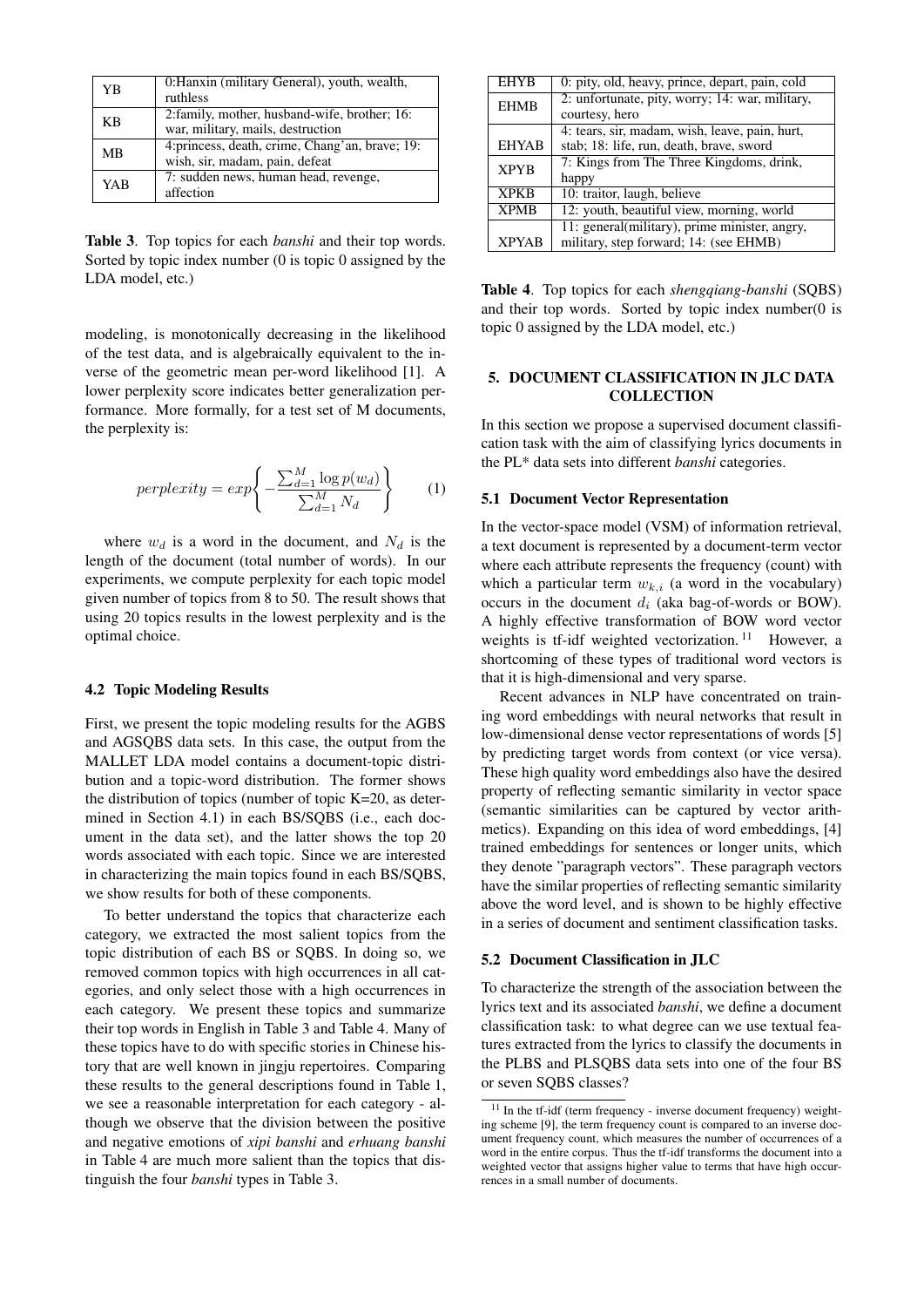We use several varieties of vector representation for documents in our classification experiment, as described above: (1) BOW; (2) tf-idf BOW; (3) Paragraph Vectors (D2V); (4) document-topic distribution from the topic models (TM) we derived in Section 4. The documenttopic distribution can be seen as a very low-dimension representation of a document, which has been shown to perform well in document classification tasks in place of BOW representation [1]. For Paragraph Vectors, we train document embeddings on our PL\* data sets using the Doc2Vec (D2V) implementation available in the Python library gensim. The resulting embeddings has 100 dimensions for each document. We use Support Vector Machine (SVM) with RBF kernel for all classification experiments.

#### 5.3 Document Classification Results

For the PLSQBS and PLBS data sets, we present the document classification accuracy<sup>12</sup> in Table 5. We observe that document classification accuracy scores are significantly above chance in both data sets (chance being  $1/7 == 0.14$ in PLSQBS data set and  $1/4$  = 0.25 in PLBS data set), with best accuracy scores of 0.41 and 0.53. This indicates that supervised learning is able to capture the important features that distinguish the different *banshi* or *shengqiang-banshi* classes, which in these particular JLC data sets, are somewhat unintuitive even for human judgments  $^{13}$ .

Contrasting the performance of different features, we note that tf-idf is more effective than BOW, as expected. The D2V Paragraph Vectors achieves comparable or lower results with the tf-idf (200 times higher in dimension). This is somewhat unexpected since these Paragraph Vectors are supposed to be a higher quality vector representation that captures both semantic similarity and word order that is absent from BOW representations such as tfidf [4]. We attribute this under-performance of D2V to the smaller amount of training data available in the PL\* data sets (comparing to much larger general-domain training corpora used in literature for D2V). In the mean time, we observe that the topic models features are ineffective at capturing the document-level distinctions.

# 6. CONCLUSION

In this work, we have introduced the Jingju Lyrics Collection, a comprehensive data collection of jingju lyrics enriched and re-structured with several extracted datasets based on musicological considerations. Utilizing this data, we performed topic modeling in order to explore the topic structures of the jingju lyrics as related to different *banshi* and SQBS types. The results show that while the topics are in general reasonable, the distinctions between

| Dataset       | Feature                | Accuracy |
|---------------|------------------------|----------|
| <b>PLBS</b>   | <b>BOW (20000)</b>     | 0.481    |
| <b>PLBS</b>   | tf-idf (20000)         | 0.527    |
| <b>PLBS</b>   | D2V(100)               | 0.528    |
| <b>PLBS</b>   | TM(20)                 | 0.274    |
| <b>PLSOBS</b> | <b>BOW</b> (20000)     | 0.356    |
| <b>PLSQBS</b> | $tf-idf(20000)$        | 0.408    |
| <b>PLSQBS</b> | D <sub>2</sub> V (100) | 0.347    |
| <b>PLSOBS</b> | TM(20)                 | 0.112    |
|               |                        |          |

Table 5. Document classification with SVM RBF kernel, with dimensionality of features shown in parenthesis

different *banshi* are less contrastive than between different *shengqiang-banshi* <sup>14</sup> . Document classification experiments are carried out to further understand the association within a supervised setting. The strong results in document classification support the associations between the expressive functions (as expressed in the lyrics) and the *banshi* or *shengqiang-banshi* (SQBS) categories.

We observe that unexpectedly, neither D2V Paragraph Vectors nor the topic models are more effective at document classification than the high-dimension tf-idf vectors. We postulate that these have several implications (even though our goal and contribution in this work do not lie in the use of these more advanced representations). First, it shows that latent topics may not be the most effective way to capture the different expressive functions in different *banshi* types (as opposed to, e.g., sentiment). It maybe of interest to perform feature and error analysis to understand what components of the document classification have made it more effective (e.g., sentiment polarity words, etc). Second, in addition to the training size problem discussed in Section 5.3, we attribute lower performance of D2V/TM to the potential errors in the NLP pipeline applied to the corpus, especially the Chinese segmentation (as already mentioned in Section 3.2). This includes two aspects: first, the automatic segmentation may introduce errors even for standard Chinese text; second, the language of jingju falls somewhere between modern and archaic Chinese, making it more challenging to segment automatically using a standard segmenter trained on modern language. Our on-going and future work, therefore, includes making corrections to the segmentation in the JLC while keeping expanding the collection.

### 7. ACKNOWLEDGEMENTS

This research is funded by the European Research Council under the European Union's Seventh Framework Program (FP7/2007- 2013), as part of the CompMusic project (ERC grant agreement 267583).

<sup>&</sup>lt;sup>12</sup> The datasets are well balanced in their class sizes therefore accuracy is an appropriate measure.

<sup>&</sup>lt;sup>13</sup> Here we are referring to a layperson who is a native speaker of Chinese but may not be a jingju expert. We are yet to evaluate this task on jingju experts.

<sup>14</sup> Our main goal in this paper is to investigate the expressive functions of *banshi*. Even though the result shows *shengqiang*'s importance in distinguishing positive from negative sentiments, we note that *shengqiangbanshi* is still a unique form combining both *shengqiang* and *banshi*.